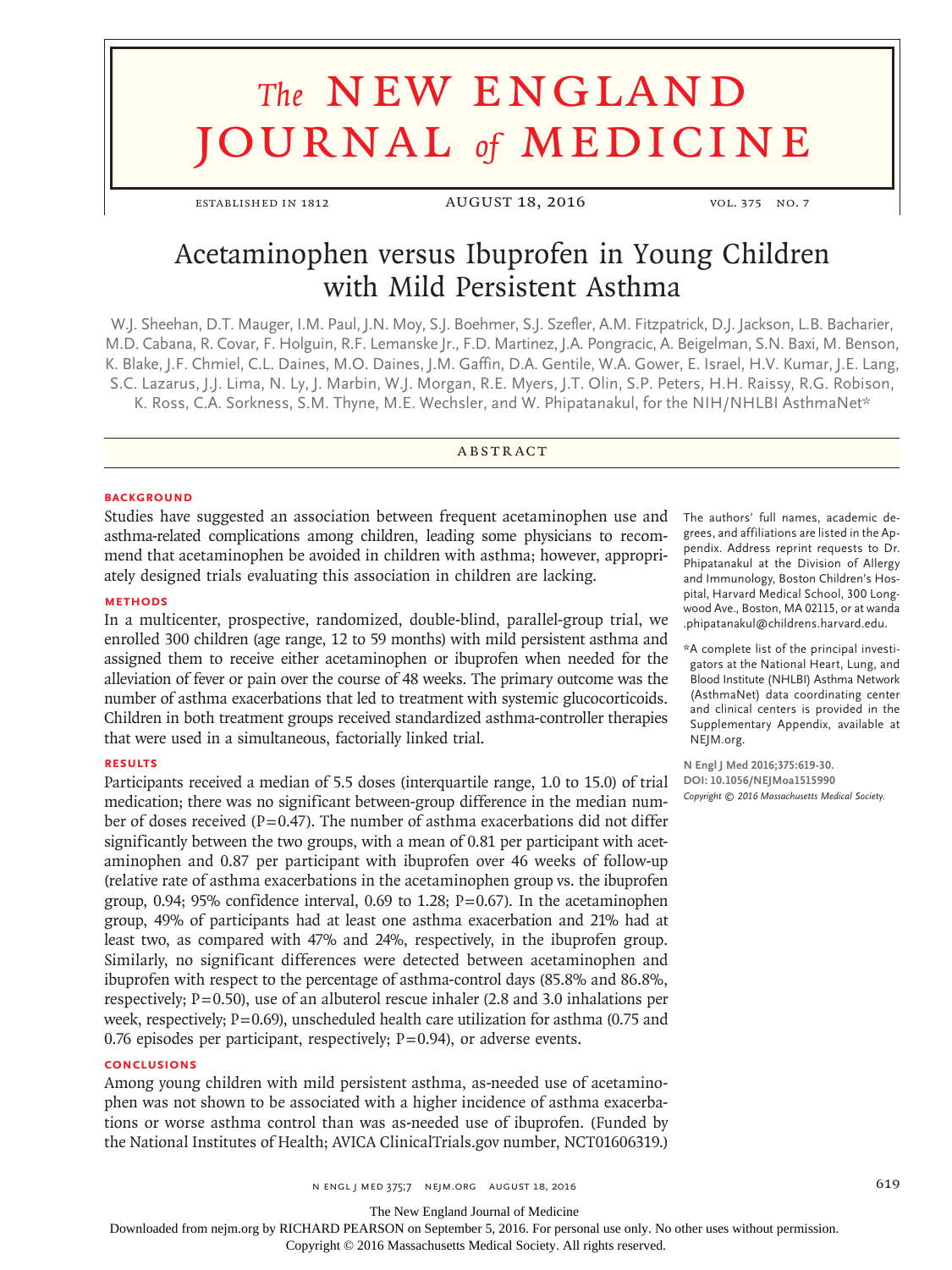o: *A Quick Take is available at* 

*NEJM.org*

**MANY CHILDREN YOUNGER THAN 12** years of age receive acetaminophen each week, making it the most commonly used pediatric medication in the United States.<sup>1</sup> years of age receive acetaminophen each week, making it the most commonly Observational data from both pediatric and adult cohorts have suggested an association between acetaminophen use and concurrent asthma symptoms and decreased lung function.<sup>2-6</sup> Furthermore, a post hoc analysis of a randomized trial on the safety of short-term use of acetaminophen versus ibuprofen for febrile illnesses in children similarly showed that the relative risk of unscheduled visits for asthma after the use of acetaminophen was substantially higher than the risk after the use of ibuprofen.<sup>7</sup> These findings have led to much controversy and even alarm; some physicians have recommended that until data supporting its safety become available, acetaminophen should be completely avoided in children with asthma.<sup>8</sup> However, observational studies and post hoc analyses are prone to bias and confounding by indication,<sup>9</sup> and appropriately designed randomized trials that have prospectively evaluated the association between the standard use of acetaminophen for children and asthma symptoms in a well-characterized cohort are lacking. Given that both acetaminophen and ibuprofen are commonly used and are the only readily available agents for fever or pain in young children, we sought to investigate in a blinded, randomized trial whether the use of acetaminophen, when clinically indicated, was associated with higher morbidity related to asthma than that with ibuprofen, among children 12 to 59 months of age who have mild persistent asthma.

#### METHODS

#### **Study Design and Oversight**

The Acetaminophen versus Ibuprofen in Children with Asthma (AVICA) trial was a multicenter, randomized, double-blind, parallel trial that was conducted from March 2013 through April 2015. The study included a run-in period of 2 to 8 weeks, with the duration of the run-in period varying according to the severity of asthma symptoms at presentation and prior exposure to asthma medication; the run-in period was followed by randomization to one of two antipyretic, analgesic medications, acetaminophen or ibuprofen. In the Individualized Therapy for Asthma in Toddlers

(INFANT) trial — a simultaneous, factorially linked, randomized, double-blind, double-dummy, triple-crossover trial (ClinicalTrials.gov number, NCT01606306) — the participants received standardized asthma-controller therapies that included daily use of inhaled glucocorticoids (fluticasone propionate, two inhalations at 44  $\mu$ g each, twice daily), daily use of an oral leukotriene-receptor antagonist (montelukast, 4 mg, once daily at bedtime), and as-needed use of inhaled glucocorticoids (fluticasone propionate, two inhalations at 44  $\mu$ g each, with each use of open-label albuterol sulfate) (further details of the INFANT trial are provided in the AVICA protocol, available with the full text of this article at NEJM.org). After the run-in phase was completed, children underwent randomization in a two-step process — one to determine the sequence of asthma-controller therapy in the INFANT trial and the other to determine the antipyretic, analgesic medication assignment in the AVICA trial. The assigned antipyretic, analgesic medications were then administered to the participants by the caregivers in a blinded manner and on an as-needed basis over the course of the 48-week trial.

The Asthma Network (AsthmaNet) of the National Heart, Lung, and Blood Institute (NHLBI) funded the study and convened an independent data and safety monitoring board, which monitored the trial and reviewed the primary analyses. The protocol was developed by the Asthma-Net Steering Committee and was approved by an NHLBI protocol review committee and data and safety monitoring board, as well as the institutional review board at each participating site. NHLBI program officers participated in the study design, conduct of the trial, and interpretation of the data. The manufacturers of the trial medications had no input in the design of the study, the accrual or interpretation of the data, or the preparation of the manuscript. All the authors vouch for the accuracy and completeness of the data and analyses and for the fidelity of this report to the trial protocol. Parents or legal guardians provided written informed consent for all trial participants.

### **Sites and Participants**

The trial was conducted at 18 sites in the United States. Children 12 to 59 months of age were eligible if they met the criteria for receiving longterm step 2 asthma-controller therapy, as defined

620 **620** N ENGL | MED 375;7 NEIM.ORG AUGUST 18, 2016

The New England Journal of Medicine

Downloaded from nejm.org by RICHARD PEARSON on September 5, 2016. For personal use only. No other uses without permission.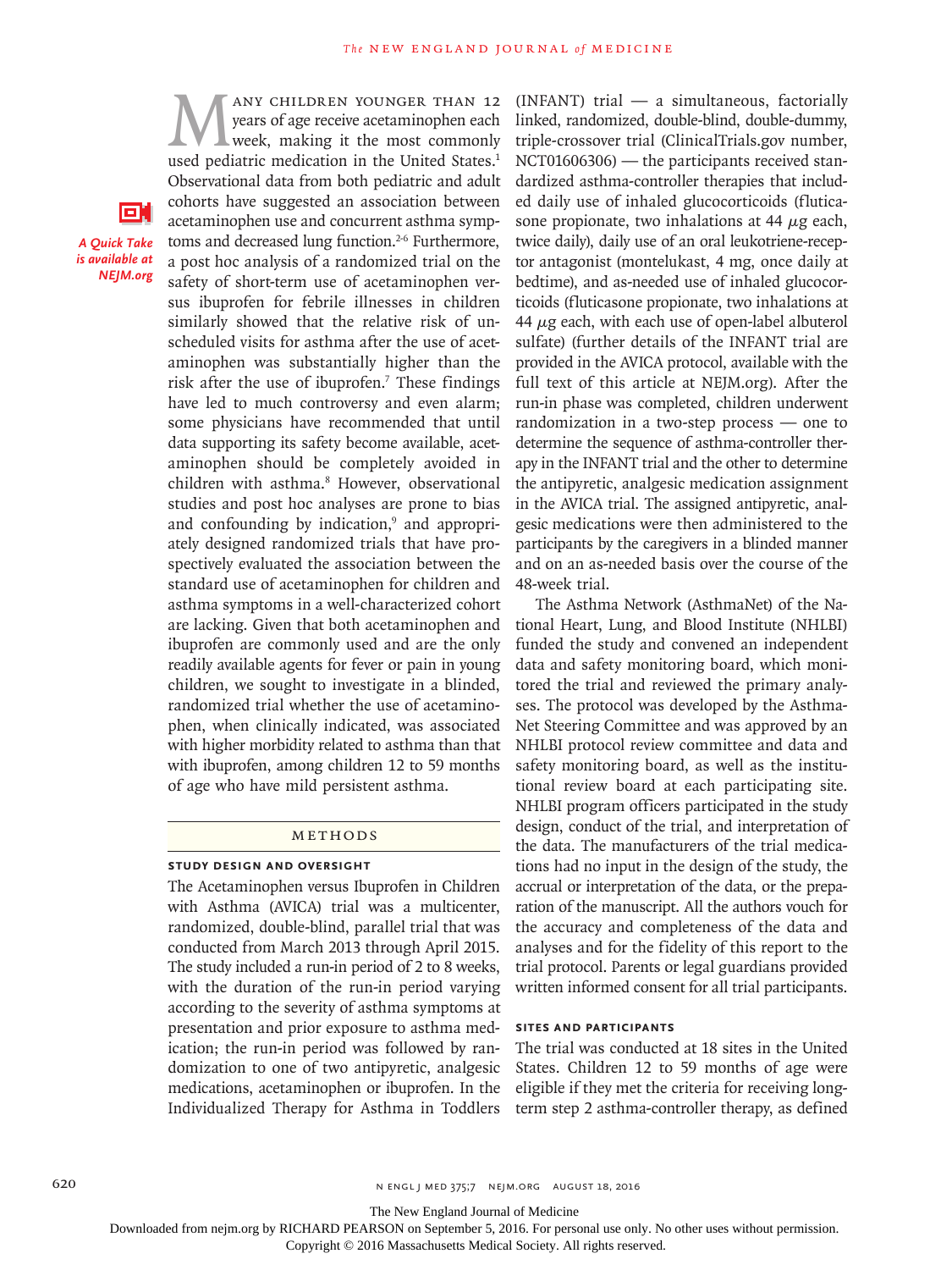in Expert Panel Report 3 from the National Asthma Education and Prevention Program.10 Step 2 asthma-controller therapy (low-dose inhaled glucocorticoids, montelukast, or cromolyn) is recommended for children who meet the clinical criteria for mild persistent asthma (i.e., symptoms on more than 2 days per week, but not daily). Children were excluded if they had any history of an adverse reaction to any of the trial medications or if there was evidence that they might show poor adherence to the trial medication regimens or study procedures. Details of the inclusion and exclusion criteria are provided in the protocol.

## **Study Medications**

Acetaminophen suspension (160 mg per 5 ml; Little Fevers by Little Remedies [grape flavor], Medtech Products) and ibuprofen suspension (100 mg per 5 ml; Children's Advil [grape flavor], Pfizer Consumer Healthcare) were purchased in liquid form that had similar taste and appearance to maintain double blinding. Furthermore, the medications were taken out of their original packaging and placed in new packaging that had identical appearance for the two treatment groups. The data coordinating center at Penn State College of Medicine purchased and prepared the trial medications and dosing devices. Standard dosing devices were provided to the parents or legal guardians, who were instructed on the proper use. Parents or legal guardians were also provided with clear oral and written instructions for administering the medication according to the typical indicated use in home care as needed for pain, fever, or discomfort, with no more than one dose every 6 hours.

The dosing strategy was in accordance with dosing guidelines of the American Academy of Pediatrics.11 Acetaminophen was administered at a dose of 15 mg per kilogram of body weight every 6 hours as needed, and ibuprofen was administered at a dose of 9.4 mg per kilogram every 6 hours as needed. This dosing strategy ensured that the volume of a single dose of either trial medication was the same (0.47 ml per kilogram per dose) so that the study personnel would remain unaware of the treatment-group assignments.

An adequate amount of trial medication was dispensed to the parents or legal guardians, who were unaware of the treatment-group assignments, at each clinic visit on the basis of the child's weight. At each assessment point during the course of the trial, parents or legal guardians reported medication use either in person or by telephone. In addition to monitoring the quantity of trial medications, diaries and questionnaires were used to track the timing and reasons for the use of the trial medication (e.g., fever, pain, upper respiratory tract infection, or other reason). At each return visit to the clinic, parents or legal guardians returned their unused medication supply and received a new supply. Because acetaminophen and ibuprofen are widely available over the counter, open-label administration of these medications was also assessed every 4 weeks at each assessment point.

#### **Outcome Measures**

The primary outcome was the number of asthma exacerbations per participant. An asthma exacerbation was defined as a clinically significant increase in asthma symptoms that led to treatment with systemic glucocorticoids (oral, intravenous, or intramuscular). A list of the criteria for treatment with systemic glucocorticoids is provided in the Supplementary Appendix, available at NEJM.org.

Prespecified secondary outcomes included the percentage of asthma-control days, the average use of rescue albuterol, and the frequency of unscheduled health care utilization for asthma. Asthma-control days were defined as full calendar days without the use of rescue medications for asthma, daytime asthma symptoms, nocturnal asthma symptoms, and unscheduled health care visits for asthma. Caregivers recorded symptoms and the use of rescue albuterol daily in an electronic diary. Unscheduled health care utilization was determined by self-report. To account for over-the-counter antipyretic, analgesic medications that might have been used during the runin phase before randomization, outcome data from the first 2 weeks after randomization were not included in the analysis.

#### **Statistical Analysis**

In the analysis of the primary outcome, we compared the two treatment groups with respect to the frequency of asthma exacerbations using a log-linear model in which the number of exacerbations was assumed to follow a negative binomial distribution. Because the number of observed

The New England Journal of Medicine

Downloaded from nejm.org by RICHARD PEARSON on September 5, 2016. For personal use only. No other uses without permission.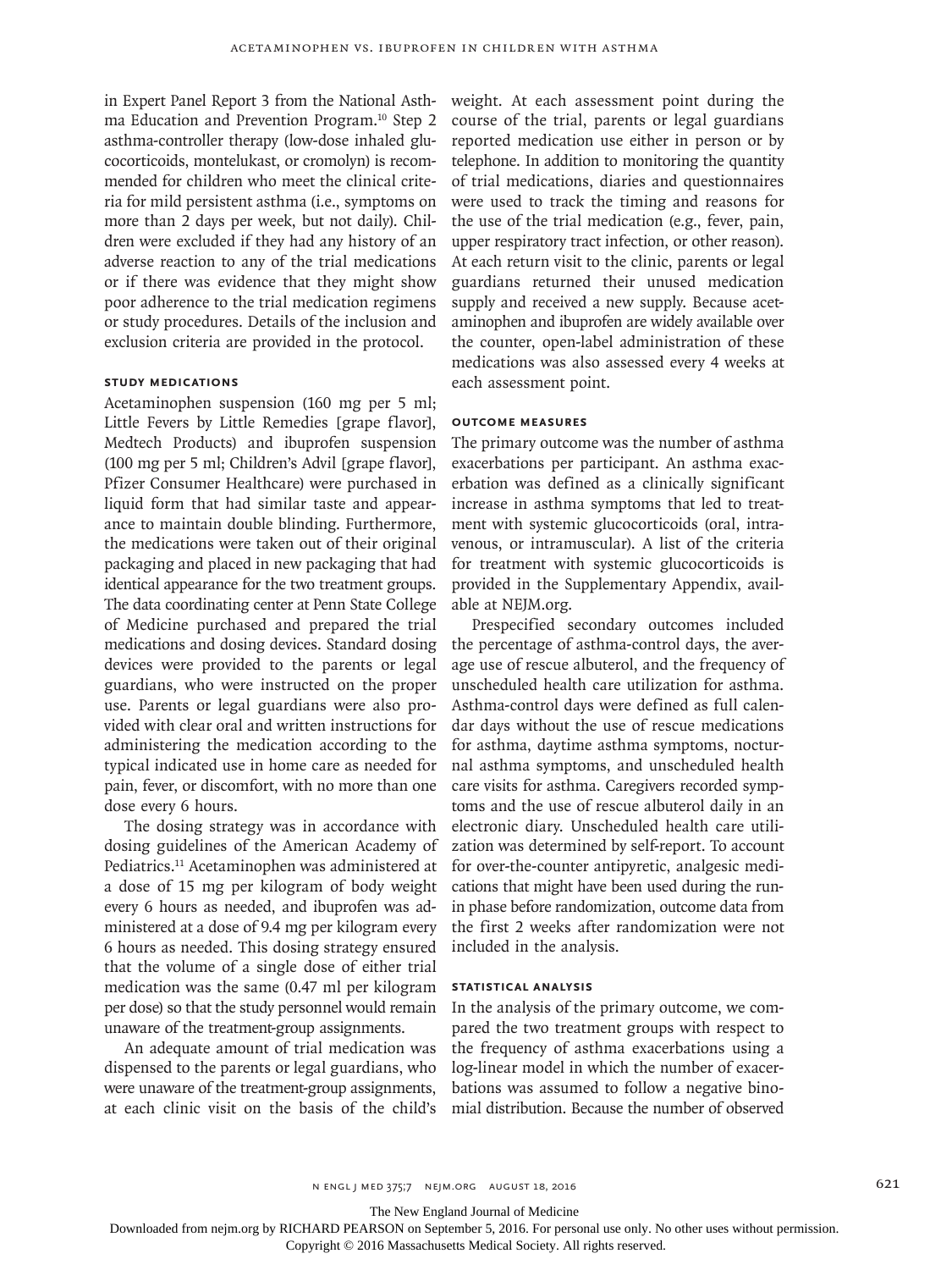exacerbations would be expected to depend on the length of time a participant remained in the study, the model included an offset for each participant that represented the amount of time the participant was actually followed in the study. The use of the offset standardized the number of exacerbations to a common period so that the results could be presented as rates of exacerbation and the treatments could be compared by calculation of a relative rate.<sup>12</sup> Because data from participants who dropped out during the first 2 weeks could not be used, the primary analysis included all participants who completed at least 2 weeks of follow-up. To assess the potential effect of dropout on the study results, we performed an additional analysis of the primary outcome that included only data from participants who completed the entire follow-up, an analysis that included only data from participants who completed the entire follow-up and who used at least one dose of trial medication, and sensitivity analyses that were based on the imputation of missing data under three difference scenarios.

Among the prespecified secondary outcomes, the frequency of unscheduled health care utilization was analyzed in the same way as the analysis of the primary outcome; we calculated asthmacontrol days and albuterol use by averaging the data that were entered in the electronic diary over the follow-up period, with the exclusion of the first 2 weeks, and then analyzed the data as continuous variables using standard analysis of variance models. All analyses included clinical site and treatment sequence in the INFANT trial as covariates. In prespecified secondary analyses, we examined the potential dose–response relationship by including the total number of trial medication doses as a covariate in the models. Interactions between the antipyretic, analgesic medications used in the AVICA trial and the asthma medications used in the INFANT trial were examined as specified in the protocol.

Assuming an overall exacerbation rate of 0.97 per year and a dropout rate of 25%, we projected that a sample size of 294 participants would give the study 90% power to detect a relative rate of asthma exacerbation in the acetaminophen group as compared with ibuprofen group of 1.54, at a significance level of 0.05. All statistical analyses were performed with the use of SAS software, version 9.4 (SAS Institute).

#### Results

#### **Participant Characteristics**

Of the 443 participants enrolled in the run-in phase of the study, 300 underwent randomization; 150 were assigned to the acetaminophen group and 150 to the ibuprofen group. A total of 226 participants (75.3%) completed the trial; there was no significant difference in the rate of attrition between the treatment groups (Fig. 1). Two participants withdrew from the ibuprofen group during the first 2 weeks of follow-up without having had an exacerbation and were not included in the analyses.

No significant between-group differences in baseline demographic and clinical characteristics of the participants were observed (Table 1). The mean (±SD) age at enrollment was 39.9±13.2 months. Participants reported a mean of 5.9±5.0 wheezing episodes in the year before entering the study, along with 3.0±2.4 urgent care or emergency department visits and 0.3±0.5 hospitalizations for wheezing. A total of 74.7% of the patients had received at least one oral glucocorticoid course for wheezing in the 12 months before entering the study; in the previous 6 months, participants received a mean of 1.1±1.1 courses of an oral glucocorticoid.

#### **Primary Outcome**

The children in the acetaminophen group had a mean of 0.81 asthma exacerbations (95% confidence interval [CI], 0.65 to 1.02) over 46 weeks of follow-up, and children in the ibuprofen group had a mean of 0.87 exacerbations (95% CI, 0.69 to 1.10) (relative rate with acetaminophen vs. ibuprofen, 0.94; 95% CI, 0.69 to 1.28;  $P=0.67$ ) (Table 2). The rate of exacerbations also did not differ significantly between the groups when determined only among the 226 participants who completed the entire trial (relative rate, 1.05; 95% CI, 0.75 to 1.45; P=0.79) (Table 2) or when determined only among the 200 participants who completed the entire trial and received a trial medication for pain or fever at least once (relative rate, 0.95; 95% CI, 0.68 to 1.32;  $P=0.76$ ) (Table 2). Although the dropout rate was similar in the two groups (27% in the ibuprofen group and 23% in the acetaminophen group), the difference in the dropout rate has some effect on the results. To examine the po-

The New England Journal of Medicine

Downloaded from nejm.org by RICHARD PEARSON on September 5, 2016. For personal use only. No other uses without permission.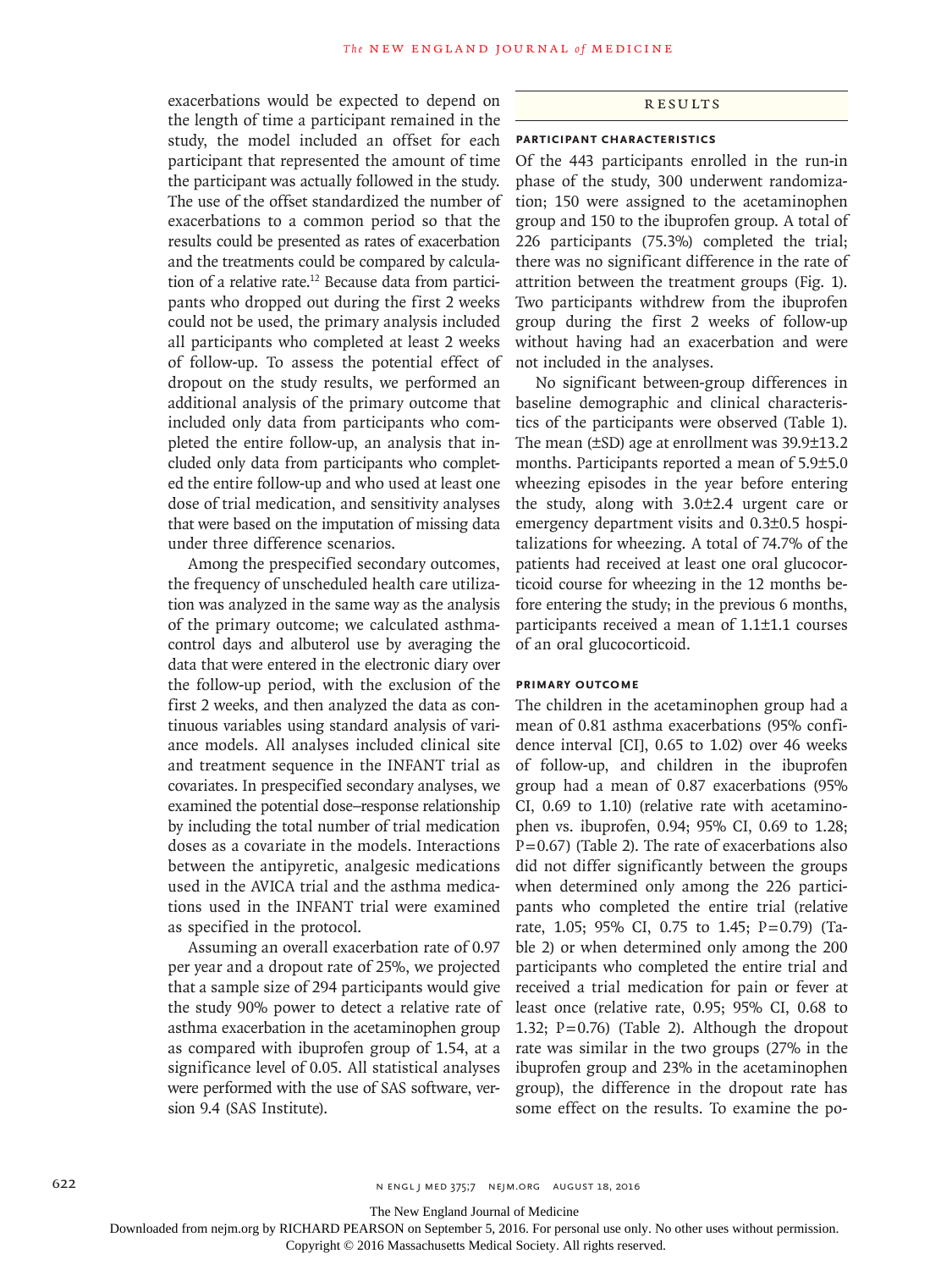

n engl j med 375;7 nejm.org August 18, 2016 623

The New England Journal of Medicine

Downloaded from nejm.org by RICHARD PEARSON on September 5, 2016. For personal use only. No other uses without permission.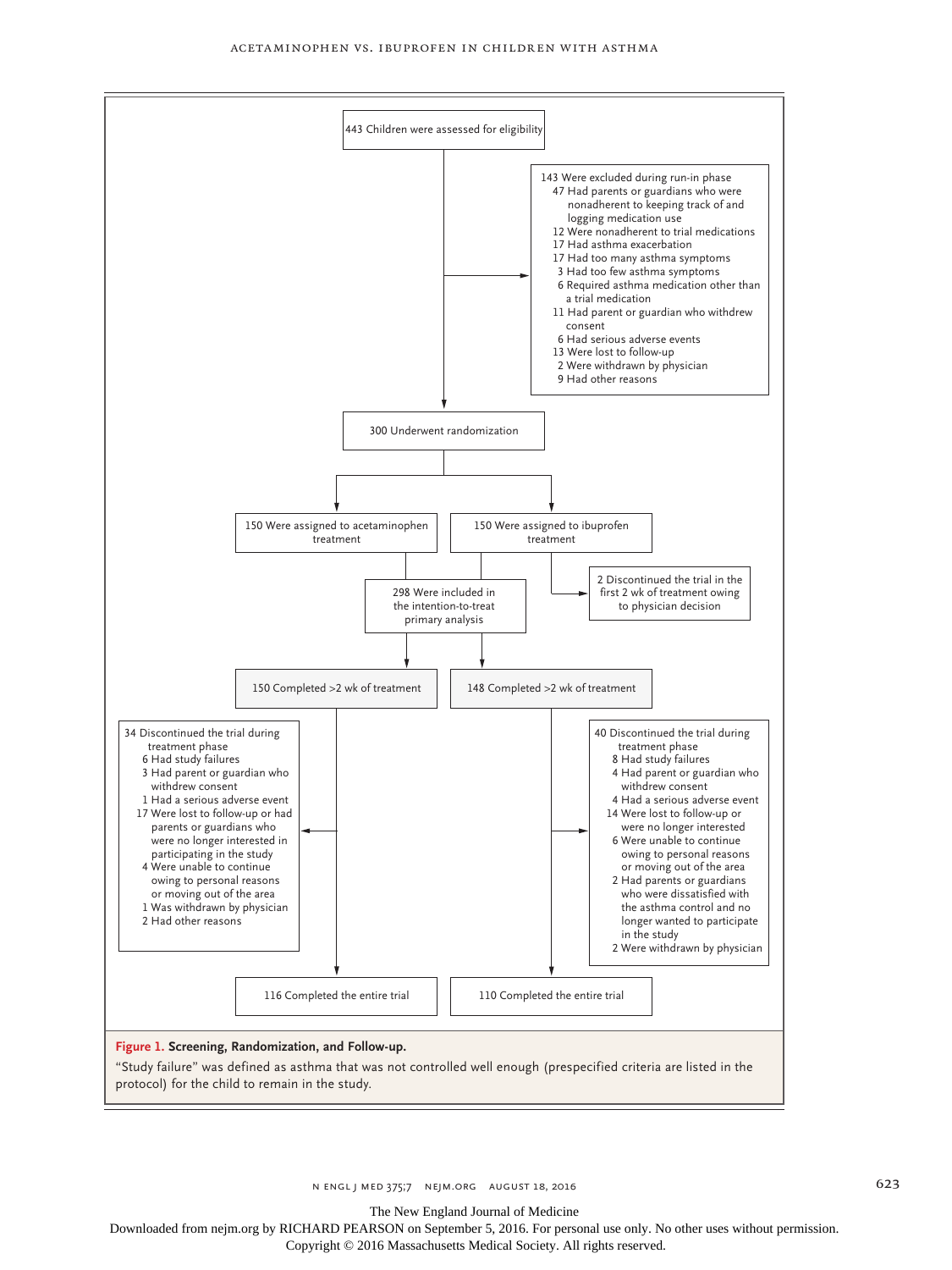| Table 1. Baseline Characteristics of the Participants.*                                   |                              |                          |  |  |
|-------------------------------------------------------------------------------------------|------------------------------|--------------------------|--|--|
| Variable                                                                                  | Acetaminophen<br>$(N = 150)$ | Ibuprofen<br>$(N = 150)$ |  |  |
| Demographic characteristic                                                                |                              |                          |  |  |
| $Age - mo$                                                                                | $40.3 + 12.9$                | $39.4 + 13.6$            |  |  |
| Male sex - no. (%)                                                                        | 86 (57)                      | 93 (62)                  |  |  |
| Race or ethnic group - no. (%) +                                                          |                              |                          |  |  |
| White                                                                                     | 74 (49)                      | 74 (49)                  |  |  |
| Black                                                                                     | 47 (31)                      | 50 (33)                  |  |  |
| Hispanic or Latino                                                                        | 35(23)                       | 37(25)                   |  |  |
| Age at onset of asthma - mo                                                               | $13.1 + 9.4$                 | $13.1 \pm 10.9$          |  |  |
| Parent with history of asthma - no. (%)                                                   | 87(58)                       | 91(61)                   |  |  |
| Asthma measure at time of randomization                                                   |                              |                          |  |  |
| Oral glucocorticoid courses in the previous 6 months - no.                                | $1.01 \pm 1.06$              | $1.15 \pm 1.04$          |  |  |
| Urgent care or emergency department visits in the previous<br>year - no.                  | $3.13 + 2.45$                | $2.96 + 2.29$            |  |  |
| Hospitalizations in the previous year $-$ no.                                             | $0.29 + 0.57$                | $0.26 + 0.51$            |  |  |
| Percentage of asthma-control days;                                                        | $85.5 + 18.7$                | $85.6 \pm 16.2$          |  |  |
| Albuterol inhalations per week - no.                                                      | $1.81 + 3.49$                | $1.50 + 2.22$            |  |  |
| Use of inhaled glucocorticoids in the previous 12 months<br>- no. of patients (%)         | 92 (61)                      | 86 (57)                  |  |  |
| Use of leukotriene receptor antagonist in the previous 12<br>months - no. of patients (%) | 22(15)                       | 39(26)                   |  |  |
| Measure of atopy at time of randomization                                                 |                              |                          |  |  |
| Median IgE (interquartile range) - kU/liter                                               | 64 (19-176)                  | 70 (24-252)              |  |  |
| Median blood absolute eosinophil count (interquartile range)<br>$-\text{cells/mm}^3$      | 259.6 (172.5-524.8)          | 248.4 (132.8-450.0)      |  |  |
| Positive aeroallergen test - no. of patients (%)                                          | 64 (43)                      | 62 (41)                  |  |  |

\* Plus–minus values are means ±SD. There were no significant differences between the two treatment groups in the characteristics listed.

† Race or ethnic group was self-reported.

‡ Asthma-control days were defined as full calendar days without the use of rescue medications for asthma, daytime asthma symptoms, nocturnal asthma symptoms, and unscheduled health care visits for asthma.

tential effect of dropout and the associated loss of information on the estimation of the relative risk and the associated 95% confidence interval, we performed sensitivity analyses that were based on the imputation of missing data under three different scenarios regarding exacerbations that might have been observed if there had been no dropout (i.e., maximum loss of information, minimum loss of information, and random loss of information). The results of these sensitivity analyses ler therapy and treatment group (P=0.91).

supported the results of the analysis of the primary outcome: estimates of the relative rate under the three scenarios ranged from 0.95 to 1.00, with a high degree of overlap across confidence intervals (see Table S1 in the Supplementary Appendix). In addition, there was no significant difference between the treatment groups in the time to first exacerbation  $(P=0.70)$  (Fig. 2). Finally, no interaction was detected between asthma-control-

624 **n ENGL j MED 375;7 NEIM.ORG AUGUST 18, 2016** 

The New England Journal of Medicine

Downloaded from nejm.org by RICHARD PEARSON on September 5, 2016. For personal use only. No other uses without permission.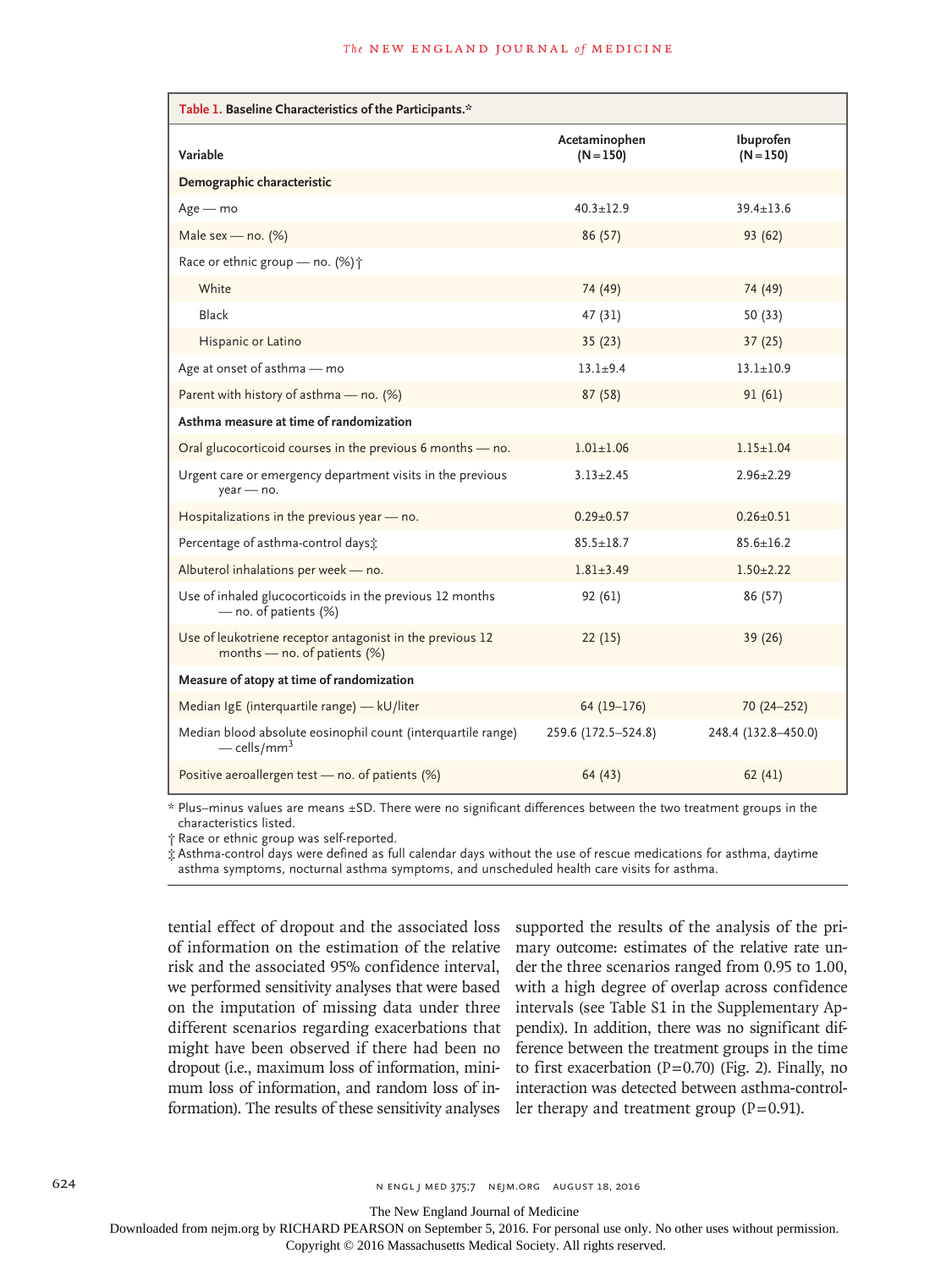| Table 2. Asthma Outcomes.*                                                                                                                   |                              |                          |                                  |         |
|----------------------------------------------------------------------------------------------------------------------------------------------|------------------------------|--------------------------|----------------------------------|---------|
| Outcome                                                                                                                                      | Acetaminophen<br>$(N = 150)$ | Ibuprofen<br>$(N = 150)$ | <b>Relative Rate</b><br>(95% CI) | P Value |
| No. of asthma exacerbations that led to treatment<br>with systemic glucocorticoids: primary out-<br>come - no. of participants (%) $\dagger$ |                              |                          |                                  |         |
| 0                                                                                                                                            | 76 (51)                      | 78 (53)                  |                                  |         |
| 1                                                                                                                                            | 42 (28)                      | 34(23)                   |                                  |         |
| 2                                                                                                                                            | 16(11)                       | 21(14)                   |                                  |         |
| $\geq$ 3                                                                                                                                     | 16(11)                       | 15(10)                   |                                  |         |
| Mean exacerbation frequency over 46 weeks<br>(95% CI)                                                                                        |                              |                          |                                  |         |
| Among 298 total participants;                                                                                                                | 0.81 (0.65 to 1.02)          | 0.87 (0.69 to 1.10)      | 0.94 (0.69 to 1.28)              | 0.67    |
| Among 226 participants who completed the trial                                                                                               | 0.74 (0.58 to 0.93)          | 0.70 (0.55 to 0.90)      | 1.05 (0.75 to 1.45)              | 0.79    |
| Among 200 participants who completed the trial<br>and used at least one dose of trial medication                                             | 0.74 (0.58 to 0.94)          | 0.77 (0.60 to 1.00)      | 0.95 (0.68 to 1.32)              | 0.76    |
| Secondary outcomes                                                                                                                           |                              |                          |                                  |         |
| Mean percentage of asthma-control days<br>(95% CI)                                                                                           | 85.8 (83.7 to 87.8)          | 86.8 (84.6 to 88.9)      | $-1.01$ (-3.94 to 1.92) $\pm$    | 0.50    |
| Mean no. of albuterol rescue inhalations per<br>week (95% CI)                                                                                | 2.8 (2.3 to 3.3)             | 3.0 (2.4 to 3.6)         | $-0.2$ (-0.9 to 0.6) $\pm$       | 0.69    |
| Frequency of health care utilization over<br>46 weeks (95% CI)                                                                               | 0.75 (0.60 to 0.95)          | 0.76 (0.60 to 0.97)      | 0.99 (0.72 to 1.37)              | 0.94    |

\* CI denotes confidence interval.

† Two participants (1%) dropped out of the ibuprofen group during the first 2 weeks without having had an exacerbation and were not included in the primary analysis.

‡ This value is a mean difference (95% CI), rather than a relative rate.

§ Health care utilization included urgent care and emergency department visits and hospitalizations.

#### **Secondary Outcomes**

No significant between-group differences were detected with respect to asthma-control days (85.8% in the acetaminophen group and 86.8% in the ibuprofen group,  $P=0.50$ , use of rescue albuterol (2.8 and 3.0 inhalations per week, respectively;  $P=0.69$ ), and unscheduled health care utilization for asthma (0.75 and 0.76 episodes per participant over 46 weeks of follow-up, P=0.94) (Table 2).

# **Trial Medication Use and Adherence**

The children in the acetaminophen group received a median of 7.0 doses (interquartile range, 2.0 to 15.0) of trial medication, and the children in the ibuprofen group received a median of 4.5 doses (interquartile range, 1.0 to 17.0)  $(P=0.47)$  by the received a median of 5.5 doses (interquartile range, 1.0 to 15.0). A total of 240 participants (80.0%) used the trial medication at least once during the study (124 [82.6%] in the acetaminophen group and 116 [77.3%] in the ibuprofen group). Figure 3 shows the wide variability of trial medication use and indicates that use of antipyretic, analgesic medications was significantly associated with the number of asthma exacerbations that led to treatment with systemic glucocorticoids (P<0.001 by the Kruskal–Wallis test). However, within each stratum of the number of exacerbations, no significant differences were observed between the acetaminophen group and the ibuprofen group.

Wilcoxon rank-sum test). In total, participants pyretic, analgesic medication. In the acetamino-The use of open-label acetaminophen and ibuprofen represented a minority of exposures to anti-

n engl j med 375;7 nejm.org August 18, 2016 625

The New England Journal of Medicine

Downloaded from nejm.org by RICHARD PEARSON on September 5, 2016. For personal use only. No other uses without permission.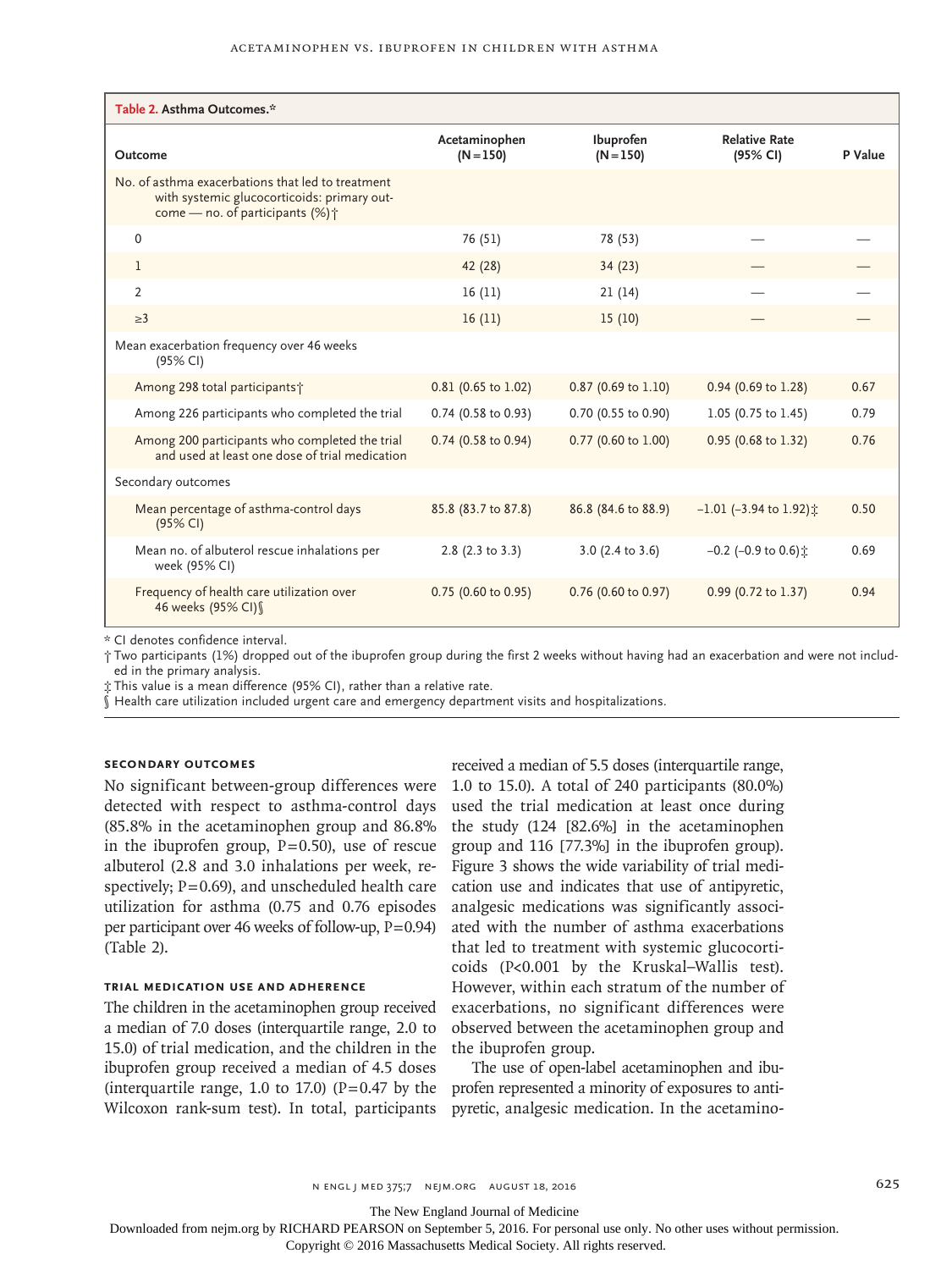

**Figure 2. Time to First Asthma Exacerbation.**

Shown are Kaplan–Meier curves for the cumulative risk of an asthma exacerbation during the course of the trial. In a Cox proportional-hazards regression analysis, no significant difference was seen between the treatment groups (P=0.70). Tick marks indicate times at which data were censored owing to end of follow-up or dropout.

> phen group, a total of 2261 doses of antipyretic, analgesic medication were administered to the participants, of which 1933 (85.5%) were doses of acetaminophen administered in a blinded manner, 137 (6.1%) were doses of open-label acetaminophen, and 191 (8.4%) were doses of openlabel ibuprofen. In the ibuprofen group, a total of 1934 doses of antipyretic–analgesic medication were administered, of which 1731 (89.5%) were doses of ibuprofen administered in a blinded manner, 110 (5.7%) were doses of open-label acetaminophen, and 93 (4.8%) were doses of open-label ibuprofen.

### **Adverse Events**

No significant between-group differences were observed with respect to adverse events or serious adverse events (Tables S2 and S3 in the Supplementary Appendix). Six serious adverse events occurred in the acetaminophen group and 12 in the ibuprofen group. No deaths from any cause occurred during the trial.

#### Discussion

This prospective, randomized, double-blind trial examined whether the standard, as-needed use of acetaminophen was associated with a higher risk of asthma exacerbation or with worse asthma control than was the standard, as-needed use of ibuprofen in young children with mild persistent asthma. The results showed no significant difference in the frequency of asthma exacerbations or in asthma control between the two treatment groups.

The potential association between the use of acetaminophen and asthma-related complications (i.e., exacerbations, daily symptoms, and need for bronchodilators) has been a matter of considerable debate. Although several observational studies have shown an association between impaired asthma control and the use of acetaminophen for symptom relief in children and adults,<sup>2-6</sup> other studies have suggested that the association may have been confounded by indication: children with asthma have more symptomatic respiratory tract infections, during which time acetaminophen is often used for fever and malaise.<sup>9,13</sup> As shown in Figure 3, we observed that greater use of antipyretic, analgesic medications was associated with more apparent respiratory illnesses and that the reported respiratory illnesses were associated with asthma exacerbations that led to treatment with systemic glucocorticoids. However, we found no evidence that acetaminophen, when used during periods of respiratory illness, was associated with a higher risk of asthma exacerbations or other asthma-related complications than was ibuprofen.

Our findings are in contrast to those of a post hoc analysis of a randomized trial by Lesko et al.7 that showed that the relative risk of unscheduled visits for asthma was substantially higher in the weeks after taking acetaminophen for febrile illness than in the weeks after taking ibuprofen (relative risk, 1.79). As opposed to a post hoc analysis, our study was specifically designed and intended to prospectively evaluate the effect of the use of acetaminophen versus ibuprofen in carefully screened children with persistent asthma. Other studies have shown no effect of acetaminophen, as compared with placebo, on asthma outcomes when given during periods during which the participants were healthy, $14,15$  but this use of acetaminophen is inconsistent with the use in clinical practice. Our study investigated the "real-world" use of acetaminophen or ibuprofen as needed for pain and fever, which often coin-

626 **626** n engl j med 375;7 nejm.org August 18, 2016

The New England Journal of Medicine

Downloaded from nejm.org by RICHARD PEARSON on September 5, 2016. For personal use only. No other uses without permission.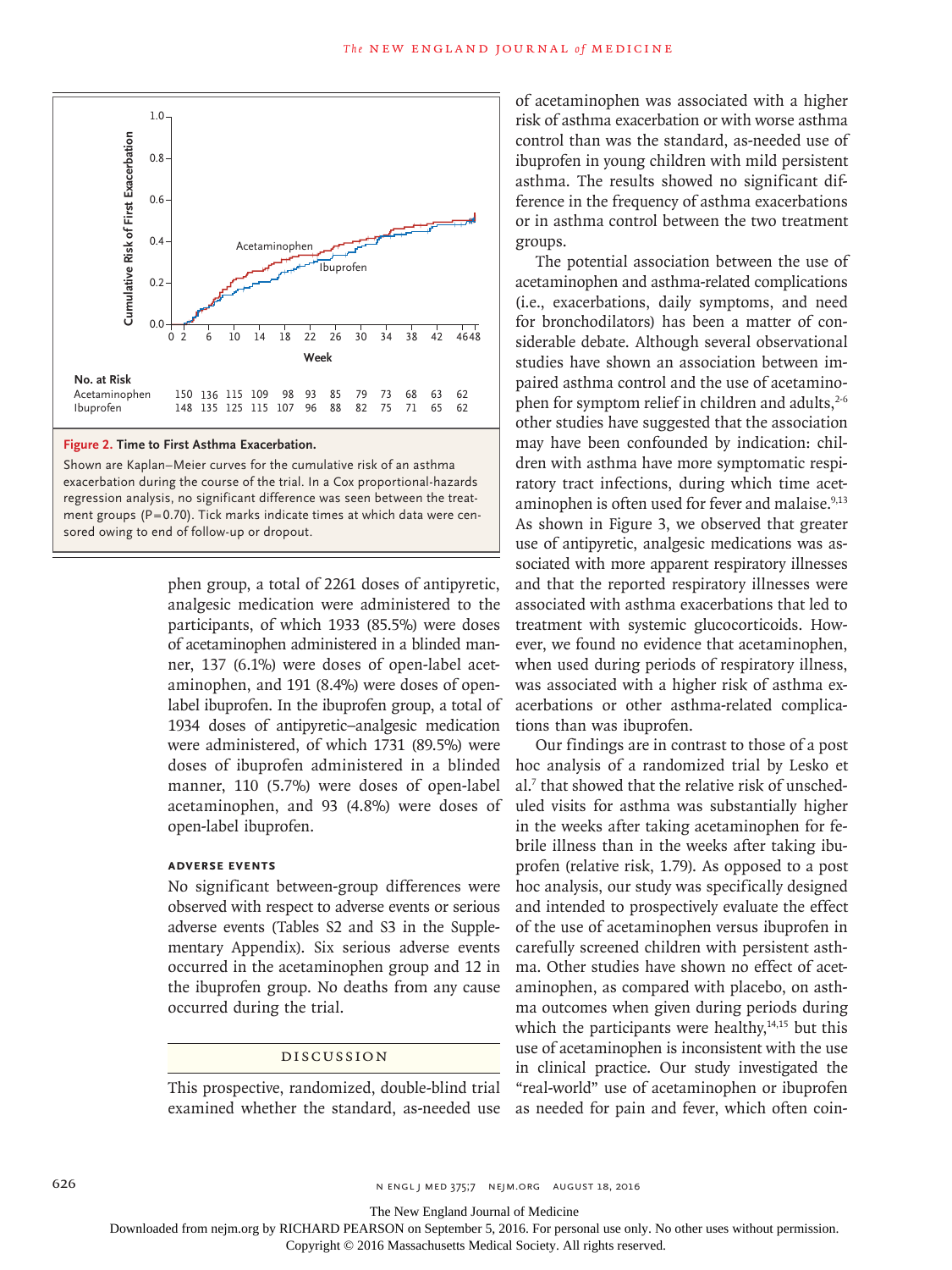

during the same period. P values for the comparison of treatments within each systemic glucocorticoid subgroup are based on the Wilcoxon rank-sum test. The horizontal lines in the boxes represent the median number of doses of trial medication (acetaminophen or ibuprofen); the top and bottom edges of the boxes represent the the first and third quartiles; the I bars extend to the lowest and highest data value that is not more than 1.5 times the interquartile range below and above the lower and upper end of the box, respectively, and the circles are individual data points that are more than 1.5 times the interquartile range above the top edges of the box.

cide with viral respiratory tract infections in this age group. As shown in Table S4 in the Supplementary Appendix, the rate of acetaminophen use in our trial was similar to the rates noted in observational studies that evaluated the effect of acetaminophen use on asthma outcomes.5,9 For example, 70 of the 150 participants (46.7%) in the acetaminophen group in the current trial received more than 10 doses of acetaminophen per year. By comparison, Sordillo et al.<sup>9</sup> reported that 42% of participants were given more than 10 doses of acetaminophen in their first year of life, and Wickens et al.<sup>5</sup> reported that 37% of participants 5 to 6 years of age were given more than 10 doses of acetaminophen per year.

Several limitations of this trial should be noted. First, our trial enrolled young children who

had mild persistent asthma and who were receiving treatment with asthma-controller therapy; the results may not be generalizable to other age groups or to patients who have more severe asthma that requires treatment with a higher level of asthma-controller medications. Second, we did not find an interaction effect between the asthma-controller therapy and the analgesic, antipyretic medication used (i.e., the rates of asthma exacerbations did not differ significantly when acetaminophen was compared with ibuprofen in each group of participants receiving one of three asthma-controller regimens in the INFANT trial). However, it should be noted that adherence to asthma-controller medications among the participants in the current trial was closely monitored. Therefore, the results of our

The New England Journal of Medicine

Downloaded from nejm.org by RICHARD PEARSON on September 5, 2016. For personal use only. No other uses without permission.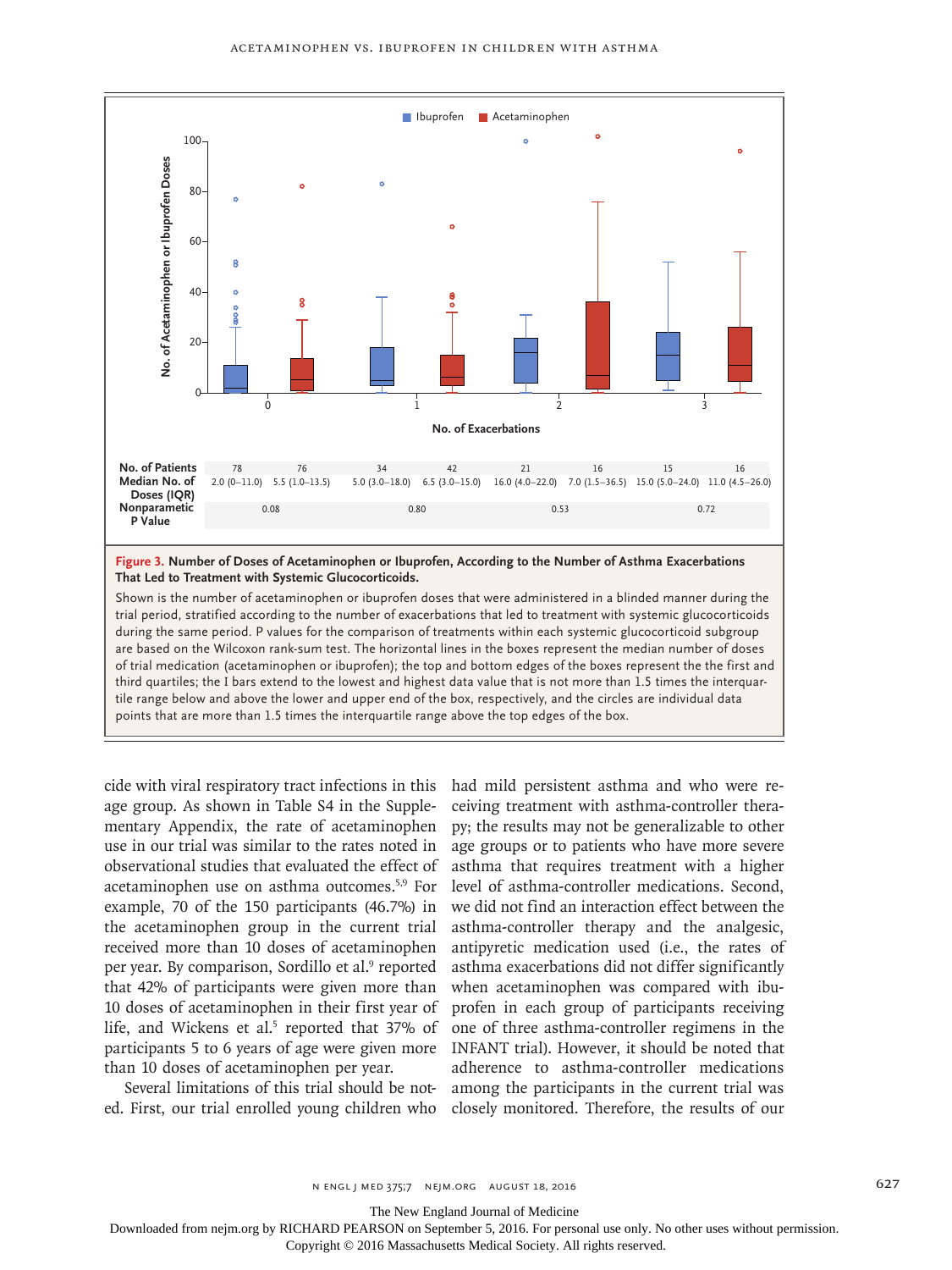trial may not be applicable to children who do not adhere to their controller therapies or to children who live in countries in which leukotriene-receptor antagonists are not commonly used as monotherapy for mild persistent asthma. Third, our findings do not answer the question of whether prenatal exposure to acetaminophen or exposure to acetaminophen during the first year of life is associated with the development of asthma, as suggested in other studies.<sup>2,16,17</sup> Finally, although the rates of exacerbation that we observed in the two treatment groups were numerically similar, our results do not show with certainty that they are equal. This uncertainty is reflected in the confidence interval for the relative rate, which extends from 0.69 to 1.28; therefore, our data do not exclude the possibility that the use of acetaminophen could be associated with up to a 28% higher or a 31% lower relative risk of asthma exacerbations.

We excluded a placebo group for ethical reasons, since giving placebo to a child with fever, malaise, and pain would not be acceptable. Without a placebo group, we cannot exclude the possibility that both ibuprofen use and acetaminophen use may be associated with parallel increases in either asthma exacerbations or symptoms. However, ibuprofen and acetaminophen have different mechanisms of action. It is thus highly unlikely that their use could be associated with similar increases in the rate of asthma-related complications (i.e., exacerbations, daily symptoms, and use of bronchodilators) that are known to be determined by disparate mechanisms of disease. Regardless, the focus of our trial was not to compare these medications with placebo with respect to asthma outcomes. Instead, the focus of our study was to answer the important practical question from clinicians and parents regarding which medication to use, acetaminophen or ibuprofen, when children with asthma are having fever, pain, or discomfort that necessitates treatment with an antipyretic, analgesic medication.

In conclusion, over the 1-year study period, we did not find that asthma exacerbations or other markers of asthma-related complications occurred more frequently among children who were randomly assigned to receive acetaminophen than among those who were randomly assigned to receive ibuprofen.

Supported by grants from the National Institutes of Health (NIH) including HL098102, HL098096, HL098075, HL098090, HL098177, HL098098, HL098107, HL098112, HL098103, HL098115, TR001082, TR000439, TR000448, TR000454, K23AI104780, and K24AI106822. AsthmaNet is a clinical trials network supported by a cooperative agreement with the National Heart, Lung, and Blood Institute (NHLBI).

Dr. Mauger reports receiving study drug medications from GlaxoSmithKline, Merck, Boehringer Ingelheim, Teva, and Sunovion for use in clinical trials; Dr. Paul, receiving fees for serving on advisory boards from Pfizer, McNeil Consumer Healthcare, the Consumer Healthcare Products Association, Perrigo Nutritionals, Boehringer Ingelheim, and Procter & Gamble and consulting fees from the Consumer Healthcare Products Association and Procter & Gamble; Dr. Szefler, receiving fees for serving on a steering committee from GlaxoSmithKline, fees for serving on advisory boards from Genentech, consulting fees from Merck, Boehringer Ingelheim, Genentech, Novartis, Roche, AstraZeneca, and Aerocrine, and grant support from GlaxoSmithKline; Dr. Fitzpatrick, receiving fees for serving on advisory boards from Merck, GlaxoSmithKline, and Boehringer Ingelheim and consulting fees from Genentech; Dr. Jackson, receiving consulting fees from Vectura and grant support from GlaxoSmithKline; Dr. Bacharier, receiving fees for serving on advisory boards from Merck, Sanofi, and Vectura, fees for serving on a data and safety monitoring board from DBV Technologies, consulting fees from Aerocrine, GlaxoSmithKline, Genentech/Novartis, Schering, Cephalon, Teva, and Boehringer Ingelheim, lecture fees from Aerocrine, GlaxoSmithKline, Genentech/Novartis, Merck, Teva, Boehringer Ingelheim, and Astra-Zeneca, and honoraria for continuing medical education (CME) program development from WebMD/Medscape; Dr. Cabana, receiving fees for serving on an advisory board from the Merck Childhood Asthma Network and lecture fees from Merck; Dr. Lemanske, receiving consulting fees from Merck, Sepracor, SA Boney and Associates, GlaxoSmithKline, the American Institute of Research, Genentech, Double Helix Development, Boehringer Ingelheim, and Health Star Communications, lecture fees from Harvard Pilgrim Health Care, and grant support from Pharmaxis; Dr. Martinez, receiving grant support from Johnson & Johnson; Dr. Chmiel, receiving fees for serving on advisory boards from Boehringer Ingelheim and Gilead Sciences, consulting fees from Nivalis Therapeutics and Celtaxsys, and grant support from Novartis, AstraZeneca, Teva, Roche, Vertex, Grifols, Nivalis Therapeutics, Insmed, Corbus, KaloBios, and N30 Pharmaceuticals; Dr. Gentile, receiving fees for serving on advisory boards from Greer and Mylan and lecture fees from Merck and Greer; Dr. Israel, receiving fees for serving on data and safety monitoring boards for Novartis, consulting fees from AstraZeneca, Novartis, Philips Respironics, Regeneron, Teva, and Cowen and Company, fees from law firms for providing expert testimony related to illness on behalf of patients, study drug medication from Boehringer Ingelheim, GlaxoSmithKline, Merck, Sunovion, and Teva for use in clinical trials, travel support from Research in Real Life (RiRL) and Teva, and grant support from Genentech; Dr. Lazarus, receiving fees for serving as a speaker and judge at the Respiratory Disease Young Investigators' Research Forum, a CME event supported in part by an educational grant from AstraZeneca; Dr. Ly, receiving fees for serving on an advisory board from Gilead Sciences, fees for a presentation on asthma adherence from Genentech, and that she is codeveloping a mobile spirometer and mobile app with Knox Medical Diagnostics; Dr. Morgan, receiving fees for serving on an advisory board from Genentech; Dr. Peters, receiving fees for serving on advisory boards from AstraZeneca, Aerocrine, Boehringer Ingelheim, GlaxoSmithKline, Merck, Novartis, Ono Pharmaceuticals, Pfizer, Sunovion, and Teva, fees for serving on a data and safety monitoring committee from Gilead Sciences, consulting fees from Array Biopharma, Experts in Asthma, Ono Pharmaceuticals, PPD Development, Saatchi &

628 **628** n engl j med 375;7 nejm.org August 18, 2016

The New England Journal of Medicine

Downloaded from nejm.org by RICHARD PEARSON on September 5, 2016. For personal use only. No other uses without permission.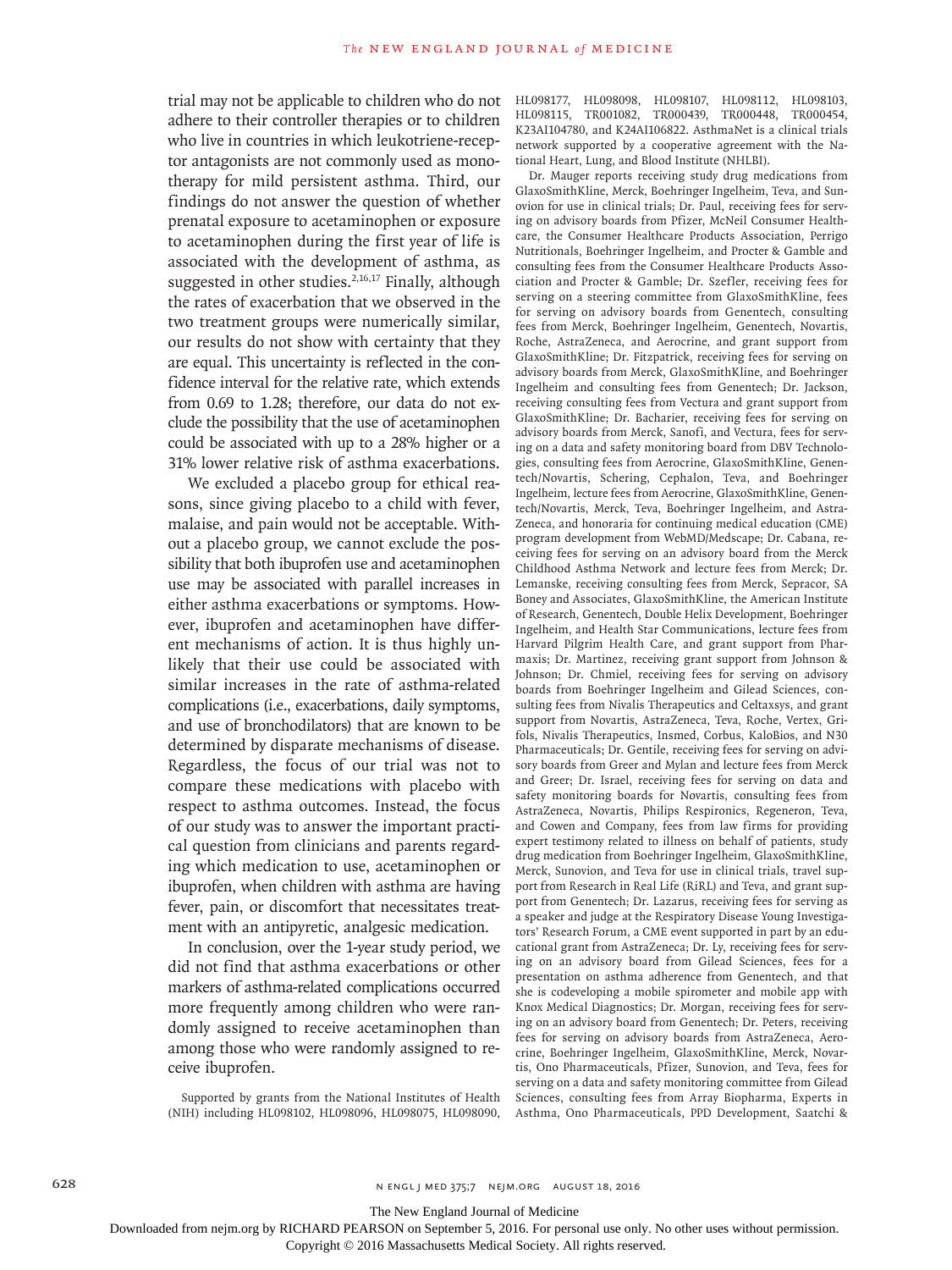Saatchi, Targacept, Teva, and Theron, fees for CME program presentations from Integrity CE, personal fees from Boehringer Ingelheim, Merck, Quintiles, and grant support from Novartis; Dr. Ross, receiving study drug medication from Sunovion, Merck, Boehringer Ingelheim, Teva, and GlaxoSmithKline for use in clinical trials and grant support from Teva, AstraZeneca, Roche, and Novartis; Dr. Wechsler, receiving fees for serving on an advisory board from Teva, consulting fees from Sepracor/Sunovion, NKT Therapeutics, Asthmatx/BSCI, Merck, Regeneron, MedImmune, Ambitbio, Vectura, Sanofi, Teva, Mylan, AstraZeneca, Genentech, Meda, Theravance, Novartis, Boehringer Ingelheim, GlaxoSmithKline, Tunitas, and Gliacure, honoraria from Asthmatx/BSCI and Merck, and lecture fees from Merck. No other potential conflict of interest relevant to this article was reported.

Disclosure forms provided by the authors are available with the full text of this article at NEJM.org.

We thank William W. Busse, M.D. (chair of the AsthmaNet steering committee); the project scientists from NHLBI, including Robert Smith, Ph.D., and Virginia Taggart, M.P.H.; the study participants; the investigators, study coordinators, and staff at the AsthmaNet clinical research centers; the physicians at the Pediatric Physicians' Organization at Boston Children's Hospital for assistance with participant recruitment; the personnel at the data coordinating center; and others who provided assistance in the recruitment of the study participants or other assistance in the implementation of the study (a list of the additional contributors is provided in the Supplementary Appendix).

#### **Appendix**

The authors' full names and academic degrees are as follows: William J. Sheehan, M.D., David T. Mauger, Ph.D., Ian M. Paul, M.D., James N. Moy, M.D., Susan J. Boehmer, M.A., Stanley J. Szefler, M.D., Anne M. Fitzpatrick, Ph.D., Daniel J. Jackson, M.D., Leonard B. Bacharier, M.D., Michael D. Cabana, M.D., Ronina Covar, M.D., Fernando Holguin, M.D., Robert F. Lemanske Jr., M.D., Fernando D. Martinez, M.D., Jacqueline A. Pongracic, M.D., Avraham Beigelman, M.D., Sachin N. Baxi, M.D., Mindy Benson, M.S.N., P.N.P., Kathryn Blake, Pharm.D., James F. Chmiel, M.D., Cori L. Daines, M.D., Michael O. Daines, M.D., Jonathan M. Gaffin, M.D., Deborah A. Gentile, M.D., W. Adam Gower, M.D., Elliot Israel, M.D., Harsha V. Kumar, M.D., Jason E. Lang, M.D., M.P.H., Stephen C. Lazarus, M.D., John J. Lima, Pharm.D., Ngoc Ly, M.D., Jyothi Marbin, M.D., Wayne J. Morgan, M.D., Ross E. Myers, M.D., J. Tod Olin, M.D., Stephen P. Peters, M.D., Ph.D., Hengameh H. Raissy, Pharm.D., Rachel G. Robison, M.D., Kristie Ross, M.D., Christine A. Sorkness, Pharm.D., Shannon M. Thyne, M.D., Michael E. Wechsler, M.D., and Wanda Phipatanakul, M.D.

The authors' affiliations are as follows: the Divisions of Allergy and Immunology (W.J.S., S.N.B., W.P.) and Respiratory Diseases (J.M.G.), Boston Children's Hospital and Harvard Medical School, and the Division of Allergy and Pulmonary Medicine, Brigham and Women's Hospital and Harvard Medical School (E.I.) — all in Boston; the Departments of Public Health Sciences (D.T.M., S.J.B.) and Pediatrics (I.M.P.), Penn State College of Medicine, Hershey, and the University of Pittsburgh Asthma Institute at University of Pittsburgh Medical Center (F.H.) and the Department of Pediatrics, Allegheny General Hospital (D.A.G.), Pittsburgh — all in Pennsylvania; Stroger Hospital of Cook County and Department of Pediatrics, Rush University Medical Center (J.N.M.), Ann and Robert H. Lurie Children's Hospital of Chicago (J.A.P., R.G.R.), and University of Illinois at Chicago (H.V.K.) — all in Chicago; the Breathing Institute, Children's Hospital Colorado (S.J.S.), and the Departments of Pediatrics (S.J.S.) and Medicine (M.E.W.), University of Colorado School of Medicine, Aurora, and the Department of Pediatrics (R.C., J.T.O.) and Division of Pulmonary, Critical Care and Sleep Medicine, Department of Medicine (M.E.W.), National Jewish Health, Denver — both in Colorado; the Department of Pediatrics, Emory University, Atlanta (A.M.F.); the Section of Allergy, Immunology, and Rheumatology, Department of Pediatrics, University of Wisconsin School of Medicine and Public Health (D.J.J., R.F.L.) and the School of Pharmacy, University of Wisconsin–Madison (C.A.S.) — both in Madison; Washington University School of Medicine in St. Louis and the Department of Pediatrics, St. Louis Children's Hospital (L.B.B., A.B.) — both in St. Louis; the Departments of Pediatrics (M.D.C.) and Medicine (S.C.L.) and the Airway Clinical Research Center (N.L.), University of California, San Francisco, San Francisco, Benioff Children's Hospital Oakland, Oakland (M.B., J.M.), and Olive View UCLA Medical Center and Department of Pediatrics, David Geffen School of Medicine at UCLA, Los Angeles (S.M.T.) — all in California; Arizona Respiratory Center, University of Arizona, Tucson (F.D.M., C.L.D., M.O.D., W.J.M.); Nemours Children's Health System, Jacksonville (K.B., J.J.L.), and Nemours Children's Hospital, University of Central Florida College of Medicine, Orlando (J.E.L.) — both in Florida; Rainbow Babies and Children's Hospital and Department of Pediatrics, Case Western Reserve University School of Medicine, Cleveland (J.F.C., R.E.M., K.R.); Wake Forest School of Medicine, Winston-Salem, NC (W.A.G., S.P.P); and the Division of Pulmonology, Department of Pediatrics, University of New Mexico, Albuquerque (H.H.R.).

#### **References**

**1.** Vernacchio L, Kelly JP, Kaufman DW, Mitchell AA. Medication use among children <12 years of age in the United States: results from the Slone Survey. Pediatrics 2009;124:446-54.

**2.** Beasley R, Clayton T, Crane J, et al. Association between paracetamol use in infancy and childhood, and risk of asthma, rhinoconjunctivitis, and eczema in children aged 6-7 years: analysis from Phase Three of the ISAAC programme. Lancet 2008;372:1039-48.

**3.** Beasley RW, Clayton TO, Crane J, et al. Acetaminophen use and risk of asthma, rhinoconjunctivitis, and eczema in adolescents: International Study of Asthma

and Allergies in Childhood Phase Three. Am J Respir Crit Care Med 2011;183:171- 8.

**4.** Davey G, Berhane Y, Duncan P, Aref-Adib G, Britton J, Venn A. Use of acetaminophen and the risk of self-reported allergic symptoms and skin sensitization in Butajira, Ethiopia. J Allergy Clin Immunol 2005;116:863-8.

**5.** Wickens K, Beasley R, Town I, et al. The effects of early and late paracetamol exposure on asthma and atopy: a birth cohort. Clin Exp Allergy 2011;41:399-406. **6.** McKeever TM, Lewis SA, Smit HA, Burney P, Britton JR, Cassano PA. The association of acetaminophen, aspirin, and ibuprofen with respiratory disease and lung function. Am J Respir Crit Care Med 2005;171:966-71.

**7.** Lesko SM, Louik C, Vezina RM, Mitchell AA. Asthma morbidity after the short-term use of ibuprofen in children. Pediatrics 2002;109(2):E20.

**8.** McBride JT. The association of acetaminophen and asthma prevalence and severity. Pediatrics 2011;128:1181-5.

**9.** Sordillo JE, Scirica CV, Rifas-Shiman SL, et al. Prenatal and infant exposure to acetaminophen and ibuprofen and the risk for wheeze and asthma in children. J Allergy Clin Immunol 2015;135:441-8. **10.** National Asthma Education and Pre-

n engl j med 375;7 nejm.org August 18, 2016 629

The New England Journal of Medicine

Downloaded from nejm.org by RICHARD PEARSON on September 5, 2016. For personal use only. No other uses without permission.